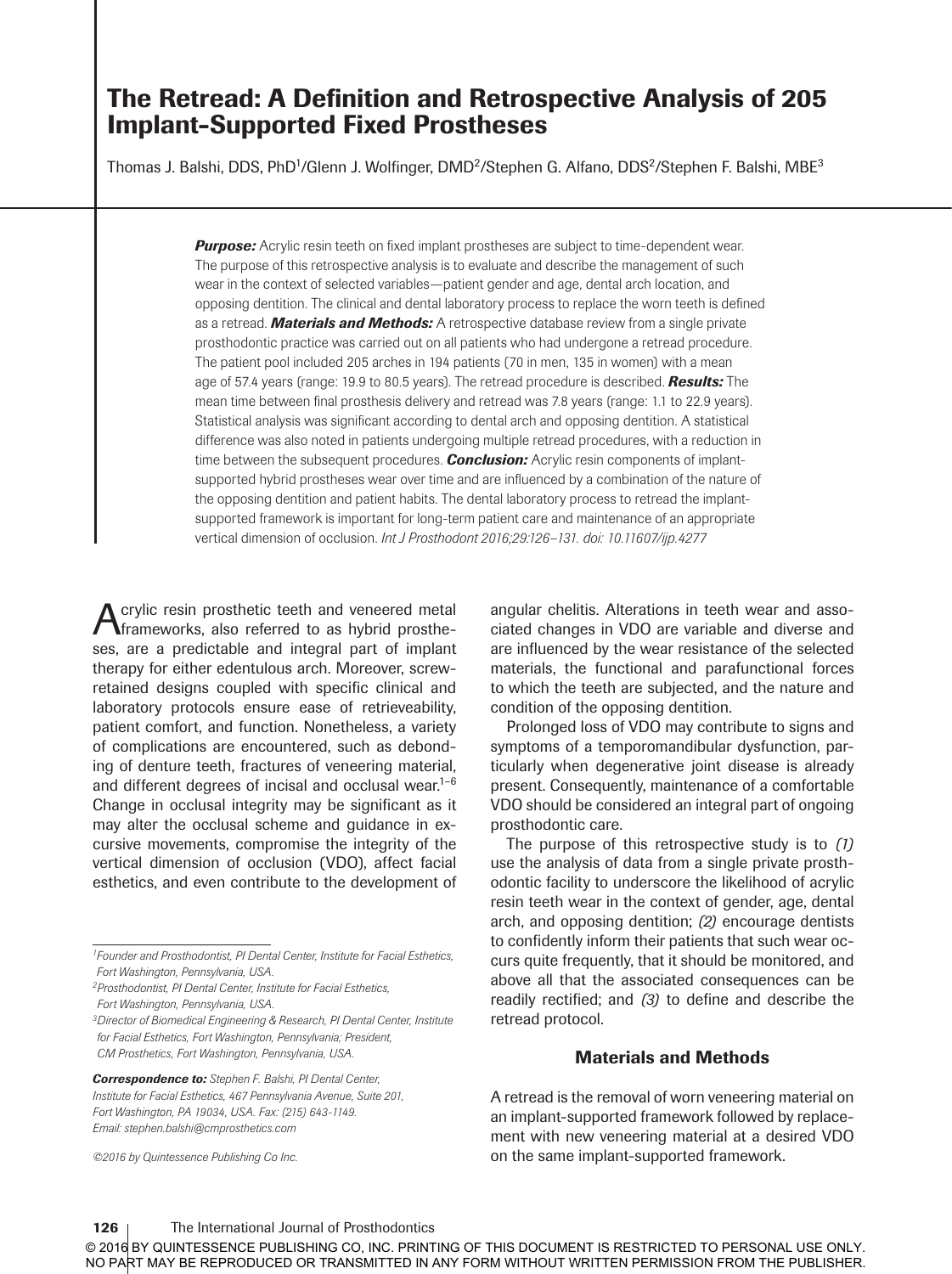

Fig 1 Frontal view of worn definitive acrylic resin hybrid prosthesis. Fig 2 An interocclusal registration is taken with the screw-retained



all-acrylic resin interim prosthesis, which allows the master cast to be articulated at the original vertical dimension of occlusion.

#### *Traditional Retread Technique*

When the denture teeth in a single arch-implant prosthesis demonstrate a loss of 1/3 of the coronal height of the incisors, a retread is recommended. When significant occlusal wear of the rest of the artificial dentition warrants a retread and the patient recognizes and accepts treatment recommendations, the following clinical protocol should be employed.

Assuming only one arch is being retreaded, an alginate impression and subsequent stone cast is made of the opposing arch. The worn definitive prosthesis (Fig 1) is then removed from the patient and disinfected. Any transmucosal abutments present must be evaluated and checked for stability. The process can be done one of two ways, depending on the presence and functionality of the interim prosthesis. If there is an interim prosthesis that had an appropriate original VDO, the original interim prosthesis is installed and the occlusal relation with the opposing arch is verified.

Using a silicone occlusal registration material (Regisil 2X, Dentsply Caulk), the position of the opposing arches is recorded with the patient closed in centric occlusal position (Fig 2).

The interim prosthesis is then removed, disinfected, and installed on the original master cast with the prosthetic retaining screws. The master cast is articulated using the current occlusal registration against the opposing cast. In some cases, a labial and/or lingual silicone putty index (Lab Putty, Coltene/Whaledent) is fabricated to record the spatial position of the teeth and gingival veneer of the interim prosthesis. With the articulation complete, the interim prosthesis is reinstalled in the patient. If the worn definitive prosthesis is installed on the master cast in the articulator, the degree of wear is clearly evident (Fig 3).

A second technique is used when no interim prosthesis with the appropriate VDO is available. In this case, the clinician has two options: *(1)* traditional denture construction methodology, including the use of a stabilized wax rim to reestablish the appropriate VDO, or *(2)* place shims identical to the amount of wear in the worn prosthesis on the incisal edge of the centrals when the patient closes in centric position with a registration material in place. This creates an interocclusal record on the worn definitive prosthesis at the reestablished VDO.

The dental laboratory then proceeds with retreading the definitive prosthesis. The technician removes the worn acrylic resin from the metal framework along with any framework opaquer that may have been used during the original construction. The framework is then cleaned, and if necessary fresh opaque is reapplied. Some frameworks can also be anodized to modify the underlying color. New denture teeth are then set on the metal framework in wax according to the jaw relation record and labial index. The prosthesis is invested and processed using traditional denture processing technology. After polymerization of the acrylic resin base, the prosthesis is removed from the flask, finished, and polished.

An appointment is made for the delivery of the retreaded definitive prosthesis (Fig 4). The interim prosthesis is stored with the master cast for potential ongoing prosthetic maintenance.

#### *Study Sample/Design*

The patient database (Dentrix, Henry Schein) from a single private prosthodontic office was searched for all patients who underwent retread treatment. The inclusion criterion was patients who matched the query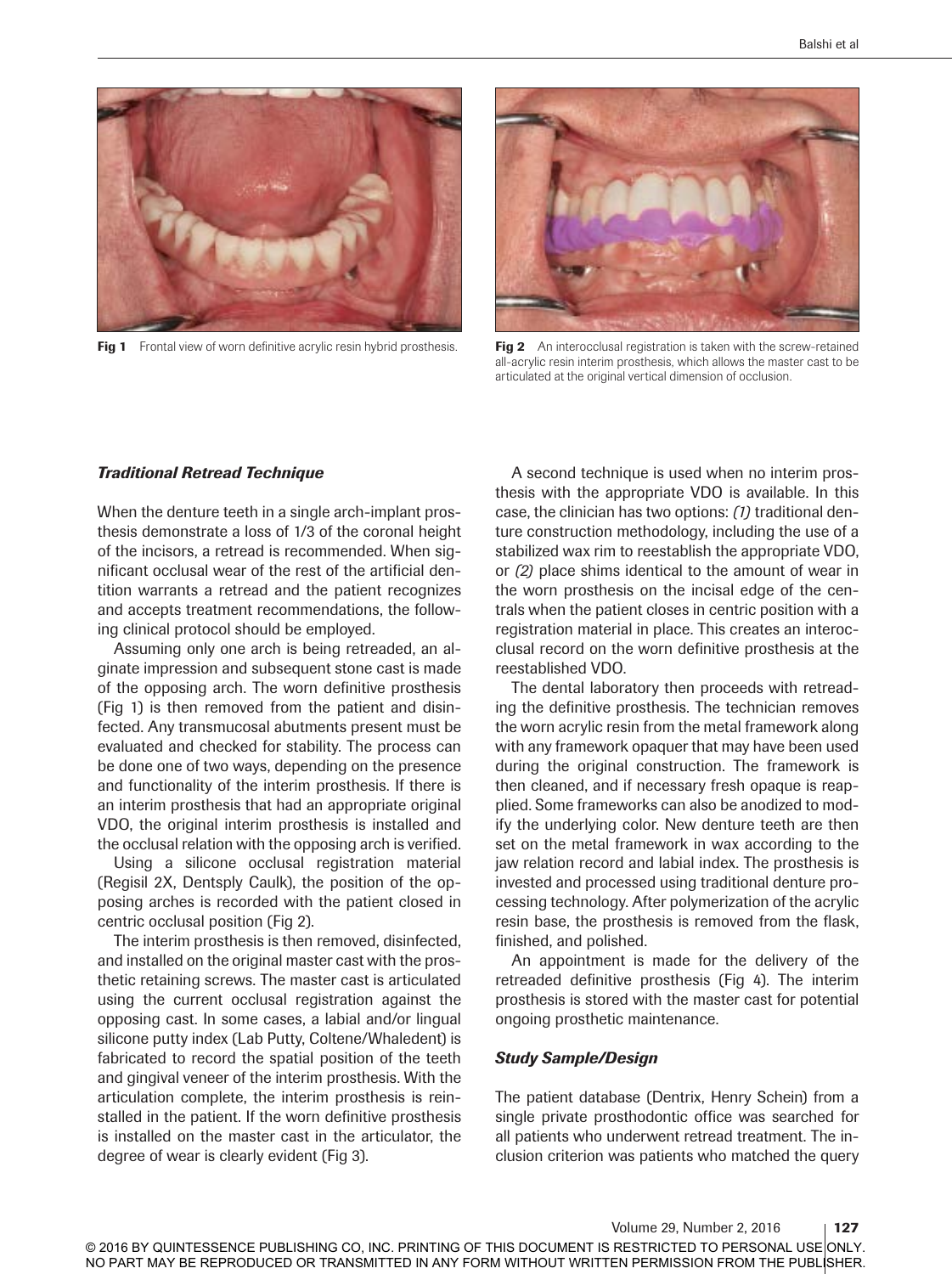

Fig 3 With the worn definitive prosthesis installed on the master cast, the degree of wear from the original vertical dimension of occlsuion is evident in the articulator from the (a) right and (b) left lateral views.



Fig 4 With the retread procedure complete, the definitive acrylic resin hybrid prosthesis is redelivered to the patient.

entered in the patient database. There were no exclusion criteria. The patient charts were then reviewed to record the data relevant to this study. From February 1986 to August 2010, 205 arches were retreaded in 194 patients (70 in men; 135 in women) with a mean age of 57.4 years (range: 19.9 to 80.5 years). The majority of the retreaded prostheses (184 of 205; 89.8%) were in mandibular arches; the remaining 21 retreaded prostheses were in maxillary arches.

# *Study Variables*

The authors hypothesized that the wear rate and subsequent need for retread may differ depending on patient gender, patient age, dental arch, and status of opposing dentition at the time of definitive prosthesis placement. Opposing dentitions were classified as follows: *(1)* implant-supported ceramometal fixed prosthesis, *(2)* natural tooth-supported ceramometal fixed partial dentures, *(3)* mixed dentition, *(4)*  implant-supported fixed hybrid prosthesis, *(5)* removable complete denture, *(6)* natural dentition (which includes removable partial dentures), and *(7)* transitioning dentition. A mixed dentition includes any opposing arch that contains more than two of the listed categories. Transitioning dentition refers to a change from one category to another. Conventional removable partial dentures were incorporated into the natural dentition category since the major cause of wear to the implant-supported fixed hybrid prosthesis was the contact with the natural dentition.

# 128 I The International Journal of Prosthodontics

© 2016 BY QUINTESSENCE PUBLISHING CO, INC. PRINTING OF THIS DOCUMENT IS RESTRICTED TO PERSONAL USE ONLY. NO PART MAY BE REPRODUCED OR TRANSMITTED IN ANY FORM WITHOUT WRITTEN PERMISSION FROM THE PUBLISHER.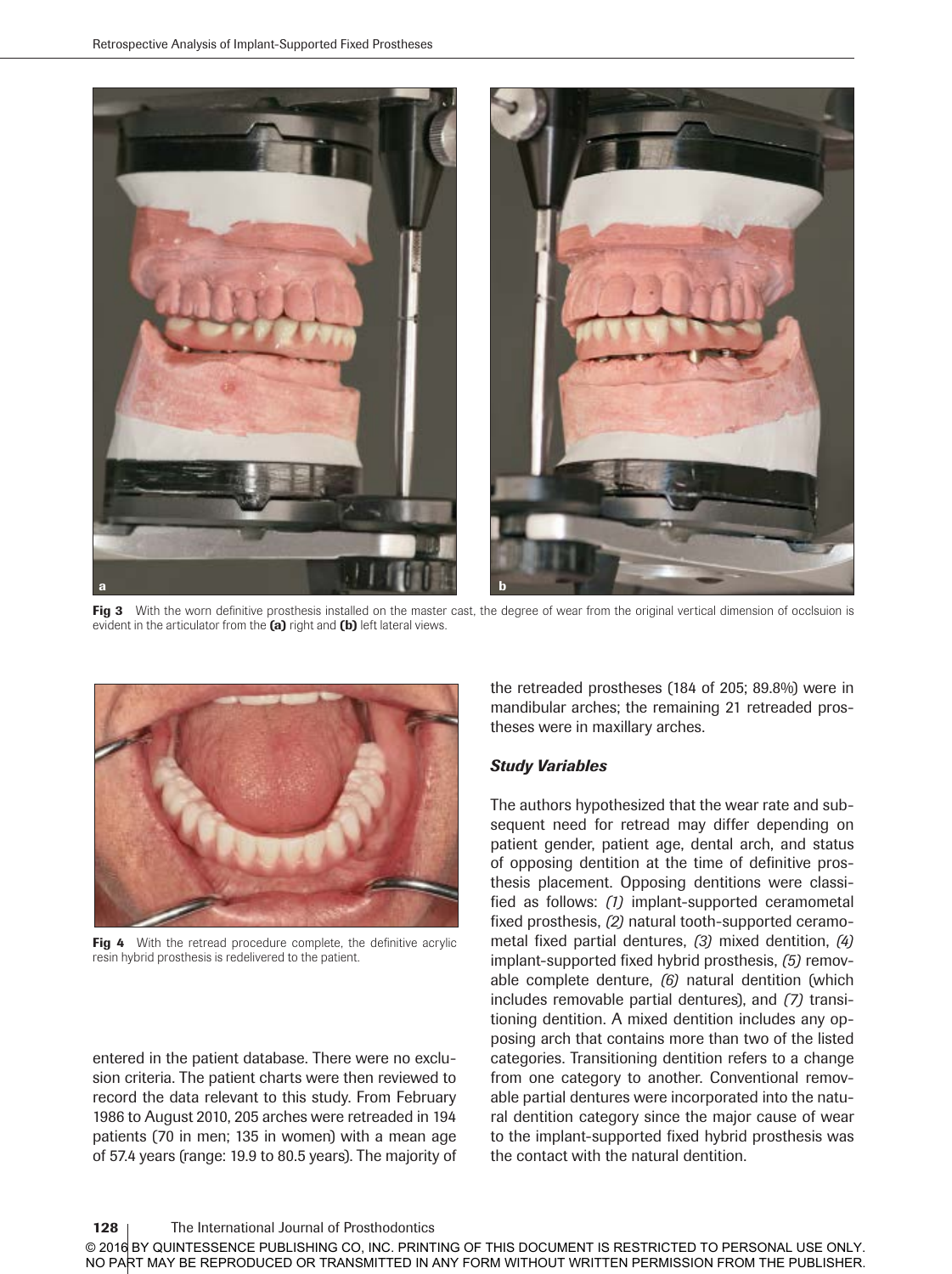The authors also acknowledge that the type of acrylic resin denture tooth used in the implantsupported fixed hybrid prosthesis may play a role in the wear rate, $<sup>7</sup>$  but this was not included as a study</sup> variable since the type of denture tooth used was not recorded or available in the database. In this study, all lab procedures were accomplished in the laboratory in the authors' center, eliminating the laboratory as a study variable.

#### *Outcome Variable*

The length of time between definitive prosthesis delivery and the retread procedure was evaluated for all patients and analyzed according to the aforementioned study variables. The patient's decision to do the retread procedure is based on many factors controlled by the patient.

#### *Statistical Analysis*

Statistical analyses were performed using analysis of variance (ANOVA) with a 95% confidence level (*P* < .05). The database was maintained in Microsoft Excel and ANOVA was performed on the study variables using the add-on statistical package.

## **Results**

The mean time between final prosthesis delivery and the retread was 7.8 years (range: 1.1 to 22.9 years). The sample was divided into four different age groups as shown in Table 1, with the majority of the patients between the ages of 50 and 70 years. The distribution of opposing dentition is illustrated in Table 2. The majority (103 of 205, 50.2%) of the opposing arches were implant-supported ceramometal fixed prostheses.

Regarding patient sex, the average time for a retread for men and women was 7.23 and 8.12 years, respectively. There was no statistically significant difference between sexes. Regarding patient age, the shortest time (6.44 years) to retread was exhibited in patients aged 70 to 81 years, yet there were no statistically significant trends in the age groups shown in Table 1. Regarding dental arch, the retread times for the mandibular and maxillary arches were 7.59 and 9.86 years, respectively. This 2.27-year difference was statistically significant. Regarding opposing dentition, retreads were performed soonest when the opposing arch was an implant-supported ceramometal fixed prosthesis (6.06 years). That time was statistically significant with all other opposing dentition groups except tooth-supported ceramometal fixed partial dentures. The longest time to retread (11.94 years) was seen when the opposing dentition was

#### Table 1 Distribution of Age and Mean Retread Time

| Age (y)   | n  | Mean retread time $(y)$ |
|-----------|----|-------------------------|
| $70 - 81$ | 24 | 6.44                    |
| < 50      | 46 | 7.62                    |
| $60 - 69$ | 67 | 8.09                    |
| $50 - 59$ | 68 | 8.12                    |

Table 2 Distribution of Opposing Dentition and Mean Retread Time

| Opposing dentition                                                  | n   | Mean<br>retread<br>time(y) | Statistically<br>significant<br>(P < .05) |
|---------------------------------------------------------------------|-----|----------------------------|-------------------------------------------|
| 1) Implant-supported<br>ceramometal fixed prosthesis                | 103 | 6.06                       | 3.4.5.6.7                                 |
| 2) Natural tooth-supported<br>ceramometal fixed partial<br>dentures | 6   | 6.81                       | 5                                         |
| 3) Mixed dentition                                                  | 15  | 7.68                       | 1, 5, 6, 7                                |
| 4) Implant-supported fixed<br>hybrid prosthesis                     | 19  | 9.22                       | 1                                         |
| 5) Removable complete denture                                       | 35  | 10.26                      | 1, 2, 3                                   |
| 6) Natural dentition                                                | 8   | 10.3                       | 1. 3                                      |
| 7) Transitioned dentition                                           | 19  | 11.94                      | 1, 3                                      |

Table 3 Overall Mean Retread Time Frames

| No. of retread procedures | n   | Mean retread time $(y)$ |
|---------------------------|-----|-------------------------|
| $1*$                      | 205 | 7.80                    |
| $2^*$                     | 59  | 5.28                    |
| $3*$                      | 15  | 3.81                    |
|                           | 4   | 3.04                    |
| $*D \times 05$            |     |                         |

\**P* < .05.

transitioned dentition. The majority (52.6%) of these 19 arches were patients who had removable complete dentures and then transitioned to implant-supported fixed prostheses. The various statistically significant differences between the opposing dentition groups are shown in Table 2.

Of the 205 arches, 59 were retreaded a second time with a mean period of 5.28 years following the first retread. Of these 59, 15 had a third retread with a mean period of 3.81 years from the second retread. Of these 15, 4 had a fourth retread with a mean period of 3.04 years following the third retread. Overall time between delivery and first retread was significantly different when compared with the second and third retreads ( $P < .05$ ). However, there was no statistically significant difference between the first retread and the fourth retread. This can be attributed to the limited sample size of arches that had four retreads (Table 3).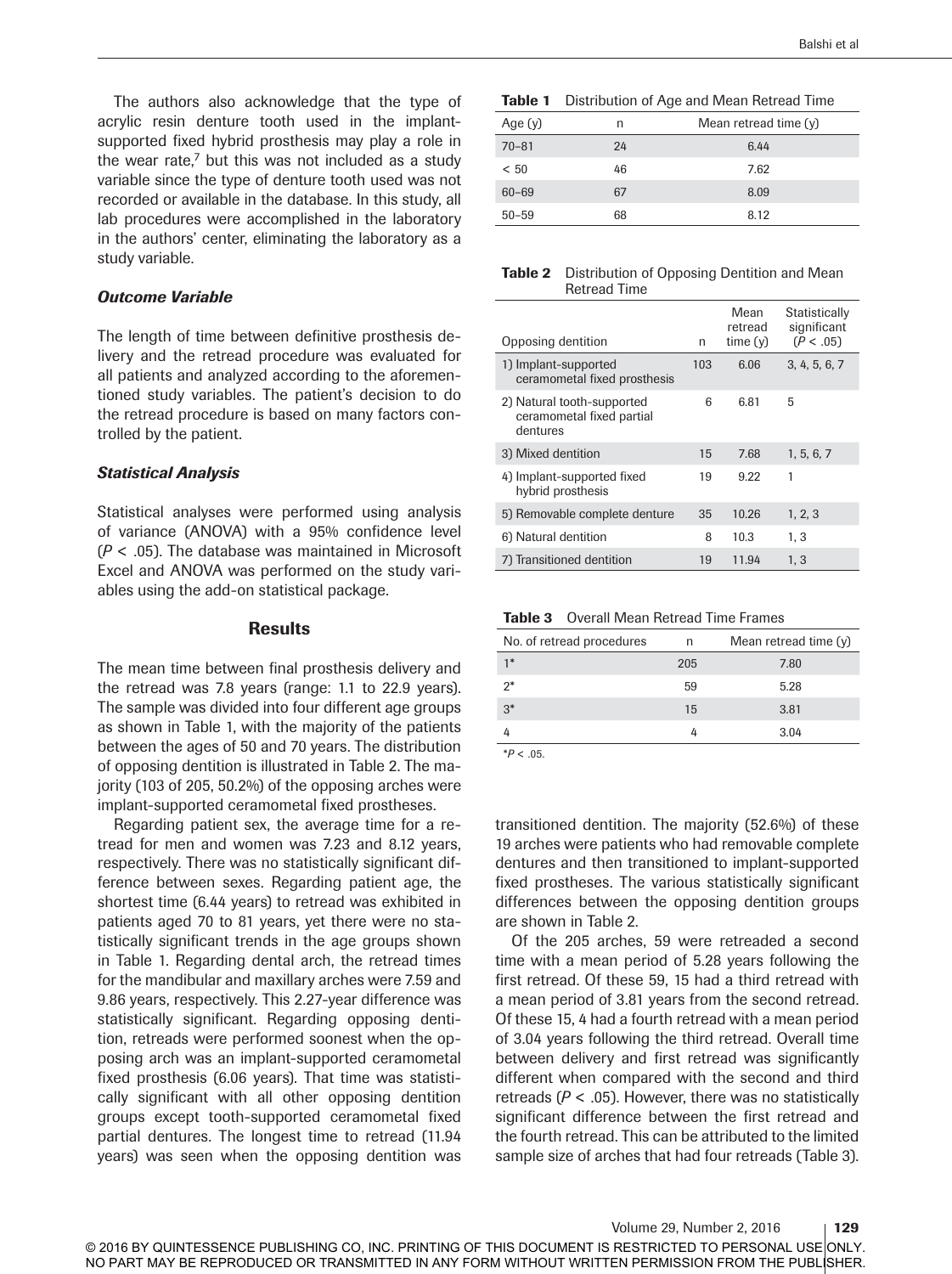

Fig 5 An implant-supported gold framework retreaded with fully milled acrylic resin (no individual resin denture teeth).

The longest time until a retread was performed was 22.89 years in a 61-year-old woman who had a maxillary implant-supported hybrid fixed prosthesis opposing transitioned dentition. The shortest time until a retread was performed was 1.08 years in a 65-year-old woman who had a mandibular implant-supported hybrid fixed prosthesis opposing an implant-supported ceramometal fixed prosthesis.

## **Discussion**

The presented data is reflective of only those patients who underwent continued maintenance for recognized wear and who both required and agreed to the recommendation of a retread procedure. The time of the retread procedure was noted, although the procedure may have been recommended sooner than it was performed. Other patients not included in this analysis may require retreads but have been lost to follow-up. Consequently, the patient sample for this retrospective study is a biased one, and the report should provide useful and general information on the expected time at which a patient may require a retread procedure.

All patients in the authors' prosthodontic practice are provided with a vacuum-formed occlusal guard at the time of definitive prosthesis delivery to protect against prosthetic complications and wear. However, it is not possible to know how compliant the patients are in wearing the guards. The interim prosthesis guard is also intended to maintain the incisal position and overall VDO.

With the worn definitive prosthesis installed on the master cast in the articulator, the degree of wear is evident. From a patient management perspective, it is beneficial to show the patient the worn definitive prosthesis in the articulator. The space between the prosthesis and the opposing stone cast clearly illustrates the degree of wear that has occurred. It is also an ideal time to reemphasize the necessity of wearing the occlusal guard.

When acrylic hybrid prostheses are employed in both the maxilla and mandible, wear occurs in both arches and the dentist needs to determine the position of the teeth so that the final occlusal scheme and esthetics can be optimally reestablished. The present authors prefer limiting the wear factor to one arch; under ideal circumstances, the maxillary arch is restored with porcelain and the mandibular arch with acrylic resin, thereby directing all wear risk to the less wearresistant acrylic resin teeth.

Patients in the recorded data who have been compliant with follow-up care and have experienced multiple retread procedures had a mean decrease in time between subsequent retreads and the initial retread (Table 3). The decrease in time is statistically significant. While this may indicate a more rapid degree of tooth wear over time, it may simply be related to the ease and perceived value of the process causing the patient to agree to the process sooner.

Dentists would be wise to discuss wear factors and retread procedures with patients at the initiation of implant prosthodontic treatment. It would be beneficial to include this information in the written informed consent for treatment. Office brochures illustrating long-term maintenance of implant-supported prostheses, including wear and the need for retreads, are a positive adjunct to any prosthodontic practice. Such prior patient education can avoid surprises and confrontations between the patient and the clinician.

The Teeth-in-a-day interim prosthesis $8$  is worn by the patient during the laboratory procedures to retread the original metal framework. If the original interim prosthesis is unavailable, the authors strongly recommended fabrication of a new all-acrylic resin prosthesis for patient comfort, function, and esthetics to wear while the dental laboratory completes the retread procedures. The laboratory construction time is usually 1 week, but can be expedited. To verify tooth position, a wax try-in on the original framework is an option, if necessary.

It is also imperative to maintain the original master cast on which the definitive prosthesis was fabricated. If hard and/or soft tissue anatomic changes have occurred since the fabrication of the definitive prosthesis, a new open-tray pick-up impression of either the interim or the worn definitive prosthesis is highly recommended. The resulting new master cast is then articulated at the original VDO against the opposing cast.

With the progression of digital dentistry and digital prosthodontics, a monolithic, polychromatic, robotically milled acrylic resin (AvaDent, Global Dental Science) can be effectively applied to an existing metal framework as an alternative retread technology (Fig 5). Early observations regarding this technology are fewer prosthodontic complications. It is unknown

© 2016 BY QUINTESSENCE PUBLISHING CO, INC. PRINTING OF THIS DOCUMENT IS RESTRICTED TO PERSONAL USE ONLY. NO PART MAY BE REPRODUCED OR TRANSMITTED IN ANY FORM WITHOUT WRITTEN PERMISSION FROM THE PUBLISHER.